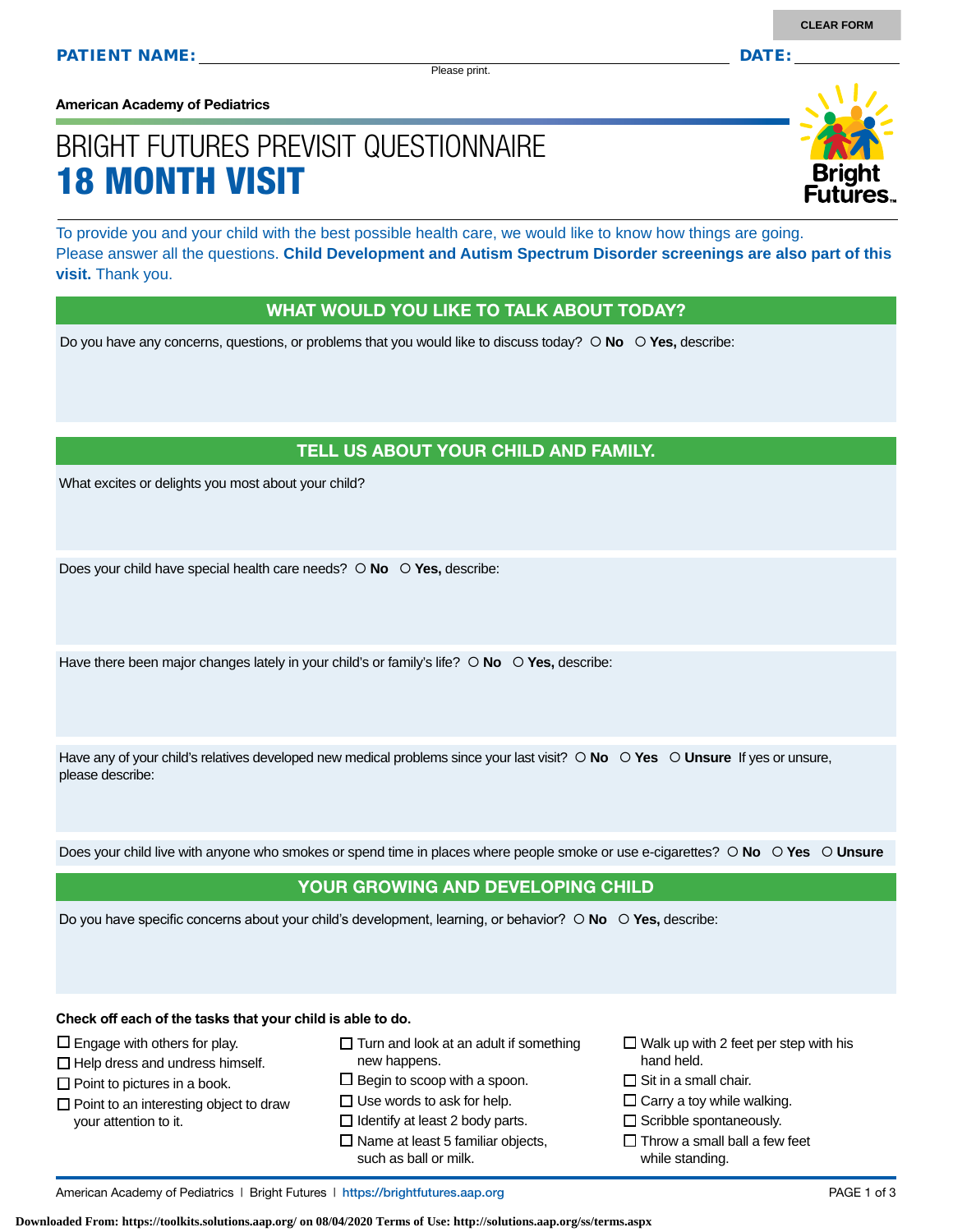## 18 MONTH VISIT

**Car and Home Safety** 

### RISK ASSESSMENT

| Anemia             | Does your child's diet include iron-rich foods, such as meat, iron-fortified cereals, or beans?                                                                                            | O Yes         | $\bigcirc$ No | O Unsure |
|--------------------|--------------------------------------------------------------------------------------------------------------------------------------------------------------------------------------------|---------------|---------------|----------|
|                    | Do you ever struggle to put food on the table?                                                                                                                                             | $\bigcirc$ No | O Yes         | O Unsure |
| <b>Hearing</b>     | Do you have concerns about how your child hears?                                                                                                                                           | $\circ$ No    | O Yes         | O Unsure |
|                    | Do you have concerns about how your child speaks?                                                                                                                                          | $O$ No        | O Yes         | O Unsure |
| Lead               | Does your child live in or visit a home or child care facility with an identified lead hazard or a<br>home built before 1960 that is in poor repair or was renovated in the past 6 months? | $O$ No        | O Yes         | O Unsure |
| <b>Oral health</b> | Does your child have a dentist?                                                                                                                                                            | O Yes         | $\bigcirc$ No | O Unsure |
|                    | Does your child's primary water source contain fluoride?                                                                                                                                   | O Yes         | $\bigcirc$ No | O Unsure |
| <b>Vision</b>      | Do you have concerns about how your child sees?                                                                                                                                            | $\bigcirc$ No | O Yes         | O Unsure |
|                    | Do your child's eyes appear unusual or seem to cross?                                                                                                                                      | $\bigcirc$ No | O Yes         | O Unsure |
|                    | Do your child's eyelids droop or does one eyelid tend to close?                                                                                                                            | $O$ No        | O Yes         | O Unsure |
|                    | Have your child's eyes ever been injured?                                                                                                                                                  | $\circ$ No    | O Yes         | O Unsure |

### ANTICIPATORY GUIDANCE

#### How are things going for you, your child, and your family?

#### YOUR CHILD'S BEHAVIOR

| O Yes                            | $O$ No     |  |  |
|----------------------------------|------------|--|--|
| O Yes                            | $\circ$ No |  |  |
| O Yes                            | $O$ No     |  |  |
| O Yes                            | $O$ No     |  |  |
| O Yes                            | $O$ No     |  |  |
| O Yes                            | $O$ No     |  |  |
| <b>TALKING AND COMMUNICATING</b> |            |  |  |
|                                  | O NA       |  |  |

| Do you read, sing, and talk with your child about what you are seeing and doing? |                     | $\circ$ No $\circ$<br>$\overline{\phantom{a}}$ O Yes $\overline{\phantom{a}}$ |
|----------------------------------------------------------------------------------|---------------------|-------------------------------------------------------------------------------|
| Does he wave "bye-bye"?                                                          |                     | ∣O Yes ∣O No ∣                                                                |
| Do you use simple words to tell your child what to do?                           | $\circ$ Yes $\circ$ | $\bigcirc$ No                                                                 |

#### YOUR CHILD AND TV

| How much time every day does your child spend watching TV or using computers, tablets, or smartphones? |  | hours                  |  |
|--------------------------------------------------------------------------------------------------------|--|------------------------|--|
| If your child uses media, do you monitor the shows your child watches or activity she does?            |  | $\circ$ Yes $\circ$ No |  |

#### HEALTHY EATING

| Do you provide a variety of vegetables, fruits, and other nutritious foods? |               | $O$ No        |
|-----------------------------------------------------------------------------|---------------|---------------|
| Does your child eat much food that you would describe as junk food?         | $\bigcirc$ No | O Yes         |
| Does your child drink water every day?                                      |               | $\circ$ No    |
| Is your child willing to try new foods?                                     |               | $\bigcirc$ No |

#### **SAFETY**

| <b>VAI AIR LIVILE VAIGLY</b>                                                                                            |              |                 |  |
|-------------------------------------------------------------------------------------------------------------------------|--------------|-----------------|--|
| Is your child fastened securely in a rear-facing car safety seat in the back seat car every time he rides in a vehicle? | O Yes        | O No            |  |
| Does everyone in the car always use a lap and shoulder seat belt, booster seat, or car safety seat?                     |              | O No<br>O Yes I |  |
| Do you have emergency phone numbers near every telephone and in your cell phone for rapid dial?                         | O Yes   O No |                 |  |
| Do you keep cigarettes, lighters, matches, and alcohol out of your child's sight and reach?                             |              | $\circ$ No      |  |

American Academy of Pediatrics | Bright Futures | https:/[/brightfutures.aap.org](https://brightfutures.aap.org/Pages/default.aspx) PAGE 2 of 3